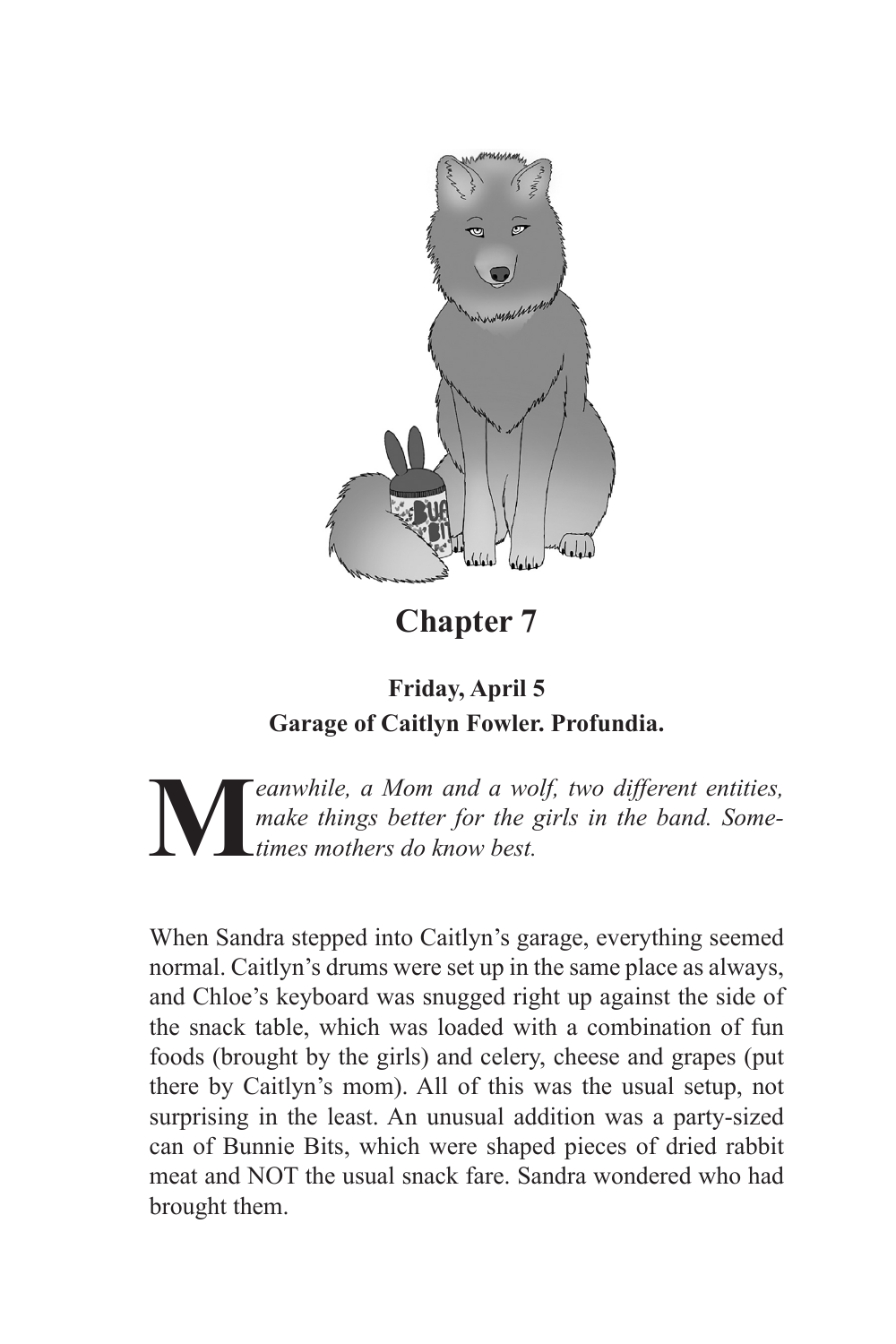Chloe was noodling around with an unfamiliar chord progression on the keyboard. Maybe she'd written a new song. Sandra set up her guitar at the nominal front of the room, closest to the big, swinging garage door, and Diane, who threatened to quit the band at every performance but never missed a rehearsal, was tuning her bass, but it all seemed a little bit unreal. To Sandra, the tension seemed obvious. No one was making eye contact, but everyone was watching her bandmates out of the corner of her eye. Sometimes when there had been an argument, two or more of the members came to rehearsal not speaking to each other. When that happened, the tension was palpable and made Sandra's skin prickle. This was like that.

Usually, singing together helped smooth over any ordinary arguments, but the crash-and-burn spectacular of the evening gig at the club was special in that no one was quite sure who exactly was supposed to be mad at whom. If she wanted to compare the mood of the room to music, it was just enough out of tune to make you feel uneasy.

"Where's Zoe?" Diane asked, and Sandra jumped a little, surprised. "Is she coming tonight? I don't want to start without her, but I also can't stay late. I thought for sure she'd want to be here."

"She had lots of work," said Chloe, and Sandra exchanged a smile with her. "Some kind of big promotion. Like a maiden apology tour."

"I don't know why Zoe has to apologize," said Diane. "It's not like she ever did anything wrong in her whole life."

Chloe shrugged. "It's for work," she said, as if repetition were the same as explanation.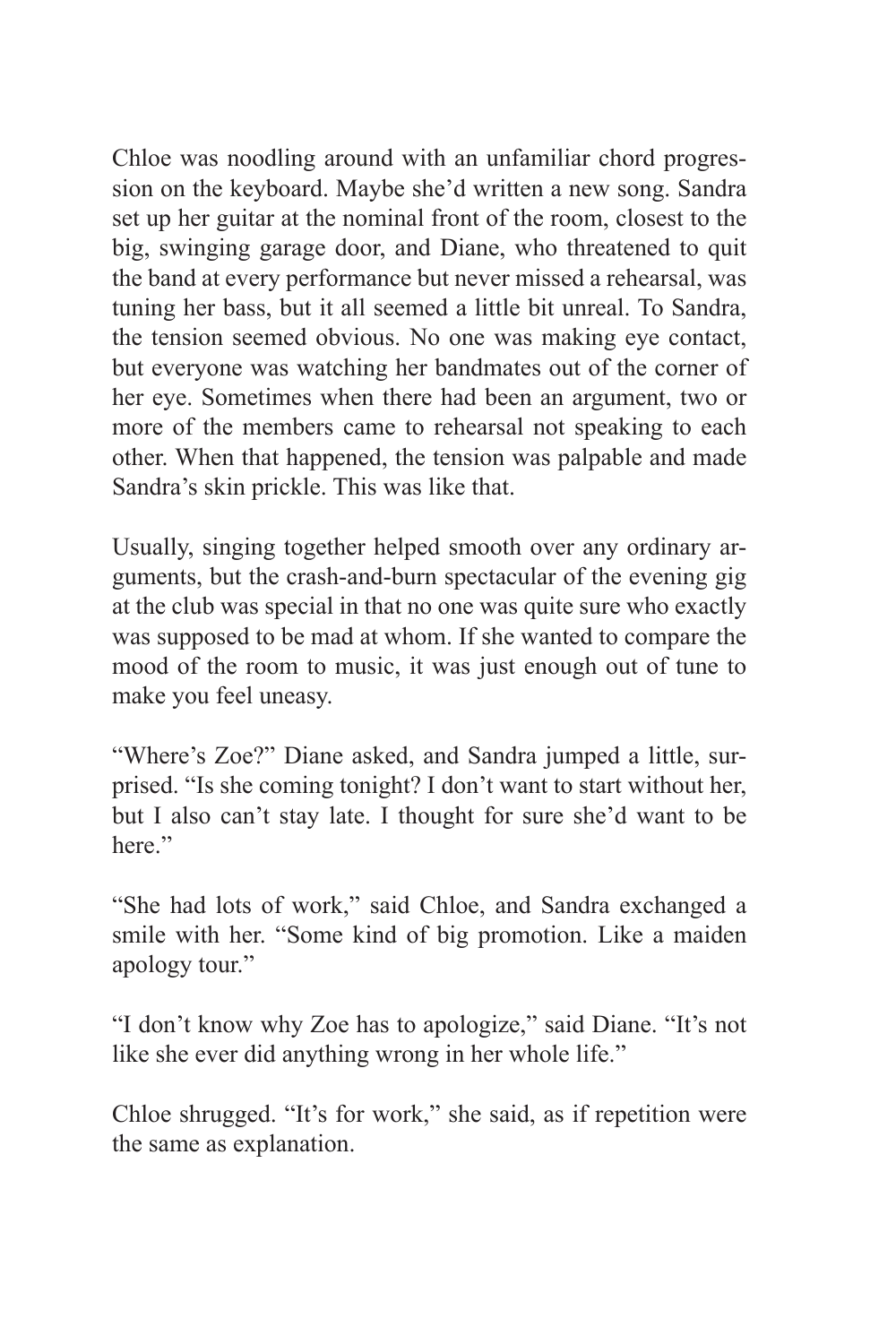Sandra gave a nod, happy to be part of the Authority on Zoe team, then came to a sudden stop. "That's new," she said.

There was a wolf in the middle of the floor.

"She's adorable," said Chloe, and bent down toward the fuzzy figure. A fierce yellow eye opened, and Chloe jumped back from the force of that stare.

"I was promised there would be Bunny Bits." The voice was almost felt as much as heard in the room. "Distinctly."

There was a scramble toward the snack table, but Chloe got there first. She opened the container of Bunny Bits so quickly that a handful of dried rabbit parts spilled out onto the floor.

"You can toss one," came a rumble from the gray mass on the floor.

The girls looked at each other, and the massive wolf let out another low rumble. Startled, Chloe spasmodically flung a treat into the air. With a snap of her massive jaws, the wolf was sitting upright and chewing thoroughly.

"Thank you," the wolf said.

"Um," said Sandra carefully. "Caitlyn, why is there a wolf in your garage?"

"My mom hired her," said Caitlyn. That brought her to the center of everyone's attention. "Mom saw what happened at our last show, and she thought if we're going to keep being a band, and can't use magic, we should probably have some kind of a tutor."

The others nodded. This actually made sense. Caitlyn's mom, in addition to being a huge advocate of healthy snacks, like fruit,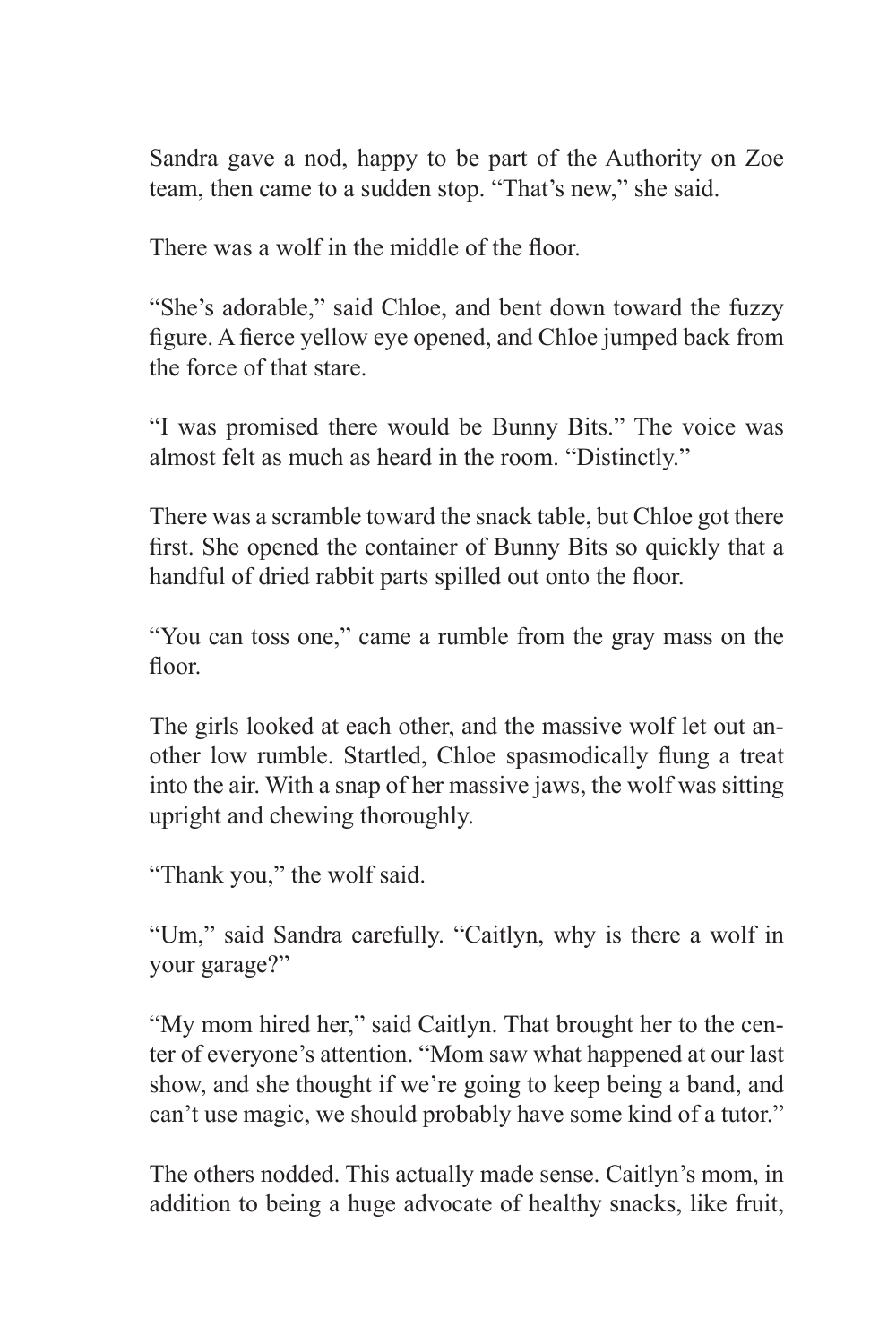and homework done on time, was also a proactive supporter of the band, and had been paying for Caitlyn's drum lessons from the time she was four.

"OK," said Sandra, trying to sound reasonable. "But she's a wolf."

"And what do wolves know about singing?" Diane finished the thought.

The wolf cast another yellow-eyed look at the band members, then threw back her head and howled a note of such pure and icy clarity that it raised goosebumps. The four girls instinctively formed a circle and one or two even wished they had torches in their hands.

While the girls shivered, there was a polite tapping at the door linking the garage to the rest of the house. "Is everything all right in there, dear?" A concerned maternal voice, officially not prying but insistent nonetheless, enquired from the other side.

"Yes, Mom. We're fine." Caitlyn answered on automatic. A lifetime of denying a Mom access to closed doors overrode the fear of a howling wolf.

"Thanks for the snacks, Ms. Fowler, they're really good," added Chloe. In the lingua franca between parents and teenagers, her comment was understood to mean, "Thank you, but we'd really rather not be interrupted just now."

"Well, I'm glad you liked them, girls. Just holler if you need… anything." The significant pause could have been roughly translated to mean, "Fine, but I'm keeping my ears peeled and if I hear another sound, I'm coming in, closed door or no closed door."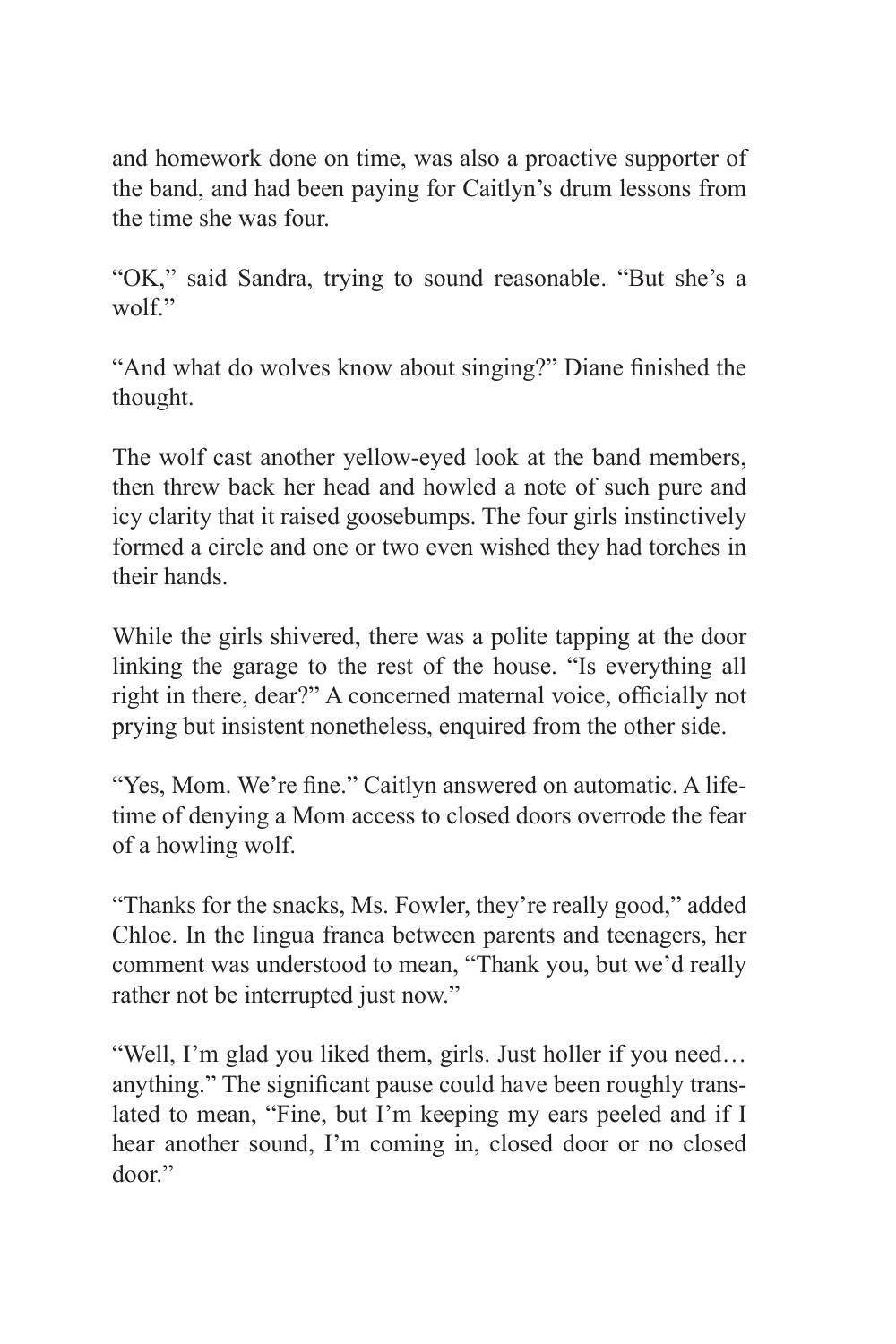"Thanks, Mom. We're all good."

"Love you, honey," said Caitlyn's mom.

"Thanks, Mom," said Caitlyn, with a firmness that made clear it was the final word. The girls turned away from the door as a unit to focus again on the wolf in their midst.

"It's a pleasure to meet you. My name is Lady Growltongue, and I have been a vocal and performance coach for a long time. As I understand it, your pack recently had an artistic setback in the area of vocal arts?"

The girls laughed.

"That's one way to put it," Chloe said.

"Actually, we put a massive stink on the place," Sandra said. She laughed and shook her head. "I completely forgot the lyrics."

"Well, it was a new song," said Chloe. "I don't think we rehearsed it enough for any of us to know it by heart."

"I might have been taking it a bit fast," said Caitlyn, and everyone laughed again.

They exchanged glances, still chuckling, and shared the silent realization that while they had suffered the worst public humiliation they could ever have imagined, they were still together; still a band.

The wolf gave them a moment to laugh and heal, but then asked,

"How would you like to proceed from here?"

"We do want to do well," said Sandra thoughtfully. "I like being in a band with you guys, and I hate that we did so badly the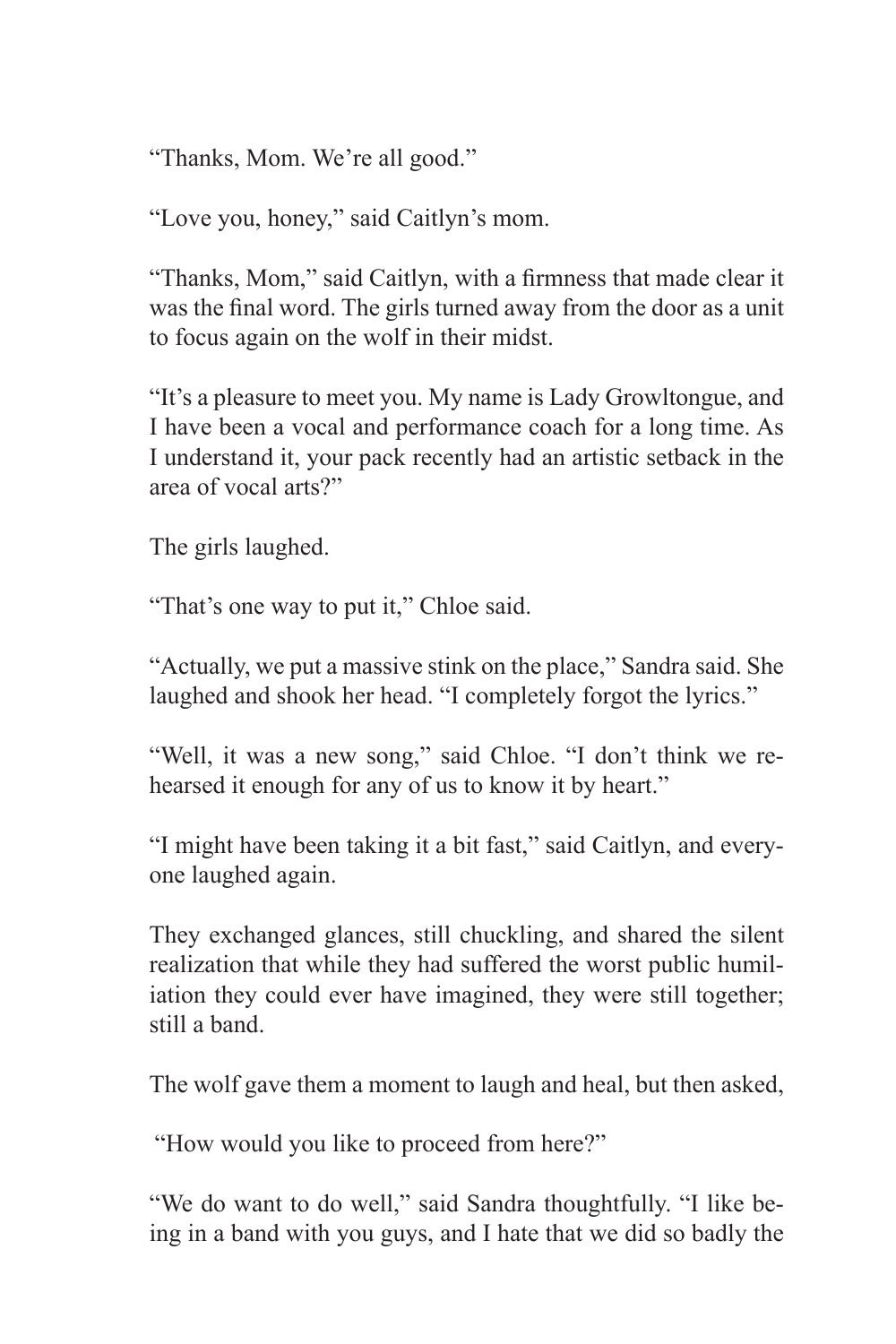other night. If we practice, really get our songs down, get some pointers, we won't freak out and flub things up when something goes sideways."

"I wrote a new song," offered Chloe. "Maybe we could start our lesson while we're learning it."

"Let me hear this new song," said Lady Growltongue. "If it was born from the emotion of your last, horrifying failure, it will doubtless be worthy of consideration."

Chloe didn't seem all that certain her song qualified, but she plugged in her keyboard and put her fingers on the keys to create a chord. She played another chord, then started with the rhythm and opened her mouth to sing, but instead began to talk. "I actually started writing this because of the reports we've been getting about the whole maiden thing, and the reason we're on magic power blackout."

"Whatever," said Diane, not very helpfully.

"Are you thinking fast, or slow?" asked Caitlyn, ignoring Diane and trying to focus on the music for the moment.

"Just sing," said the wolf, with a no-nonsense sort of tone to her voice, and possibly because she also had the sharpest teeth in the room, Chloe did. The tune was simple enough, and the rhythm, at least as Chloe sang it, was a slow ballad. Chloe didn't sing badly, but she did tend to be shy in front of crowds, which was why Sandra was usually the one in front singing the loudest.

> *"Hidden arms! Hidden arms! We committed such a folly! Hidden arms! Hidden arms! We are so so so sorry!*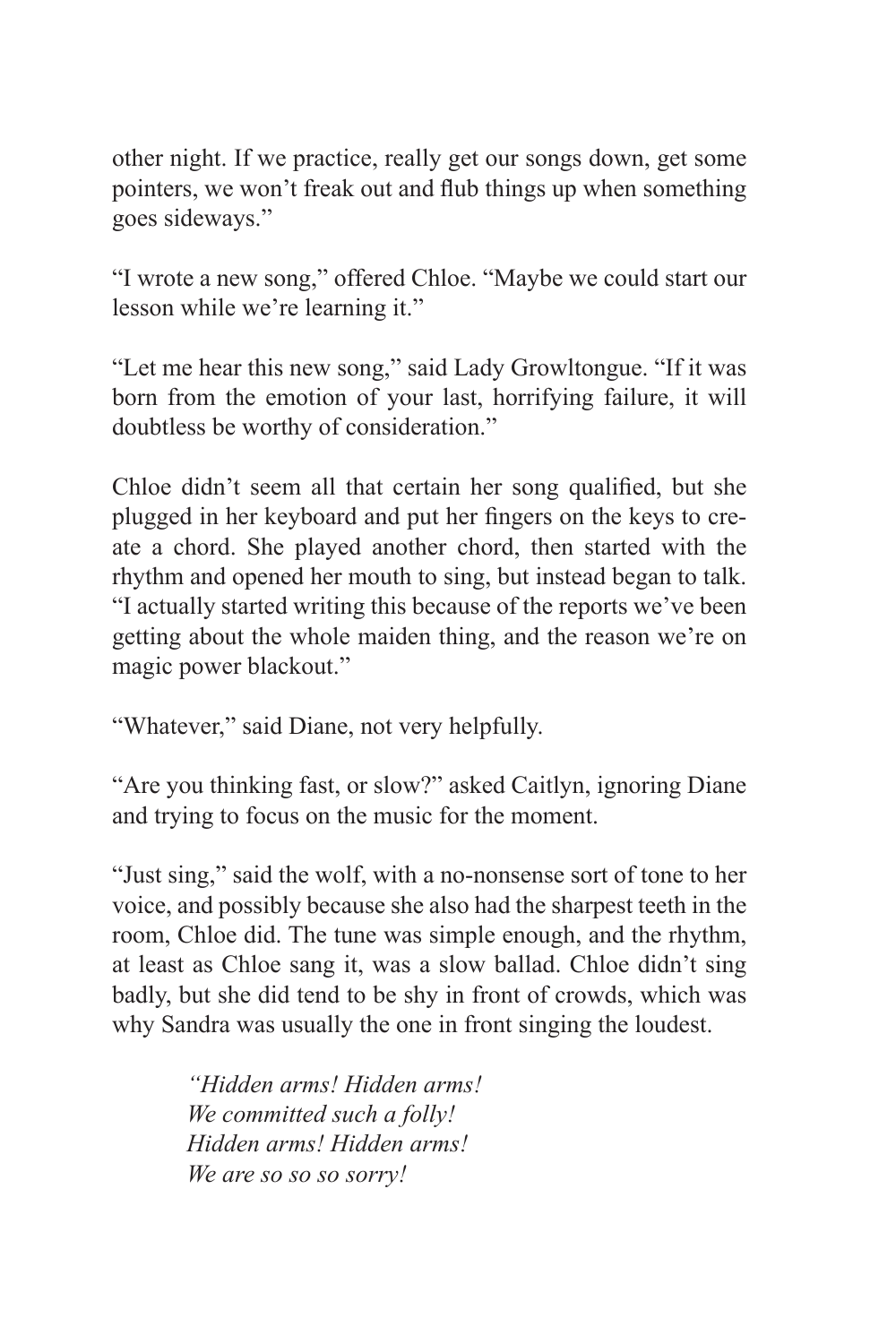*I had hidden arms, That you couldn't see. I had hidden arms, Till you took them from me!*

*Hidden arms! Hidden arms! We committed such a folly! Hidden arms! Hidden arms! We are so so so sorry!*

*We had hidden arms, That we used like butts We had hidden arms, That Lucinda, she had guts.*

*Hidden arms! Hidden arms! We committed such a folly! Hidden arms! Hidden arms! We are so so so sorry!"*

"What do you think?" Chloe asked into the silence after the last chorus.

"I'm confused," admitted Diane. "Is the song about actual arms? Like, some kind of octopus metaphor?"

"No, like armaments," said Chloe. "Like we had these weapons no one knew about and now they're gone."

"OK," said Diana, but only to indicate that she'd heard Chloe's explanation. Clearly, she still had her doubts.

"My mom isn't going to like it if we sing about butts," said Caitlyn.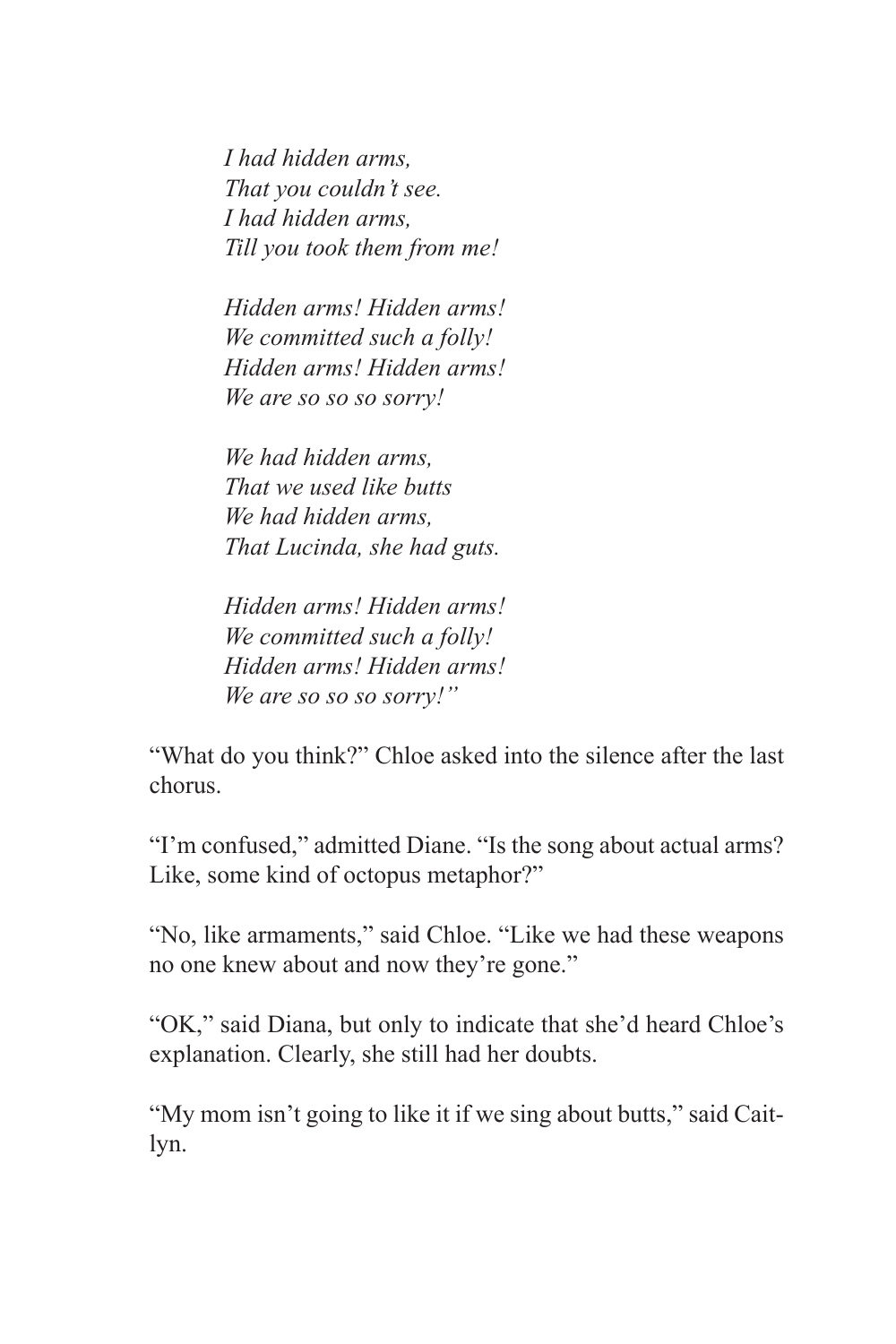"Butts, like stupid people," said Chloe hurriedly. She could sense that things were slipping out of control and was afraid her song was already doomed to a short life. "Not butts," she said as she slapped her backside.

"It sounds really apologetic," said Sandra, fishing for tact.

"Well, sure," said Chloe, glad that someone finally had at least heard the song she had meant to write. "I feel really bad about what happened to the maidens and things."

"But it's not like you actually did anything to them yourself. I'm not sure saying you're sorry over and over is really the best way to get your point across," Diane said, with a toss of her head.

"Well, it's better than never saying we're sorry at all," said Chloe.

There was a bit of silence.

Chloe took a deep breath. "I know it's kind of repetitive," she told the group. "But I think we owe it to the world to let them know we wizards feel bad about what happened. And maybe you guys could help me think of more rhymes. And it doesn't have to have a butt in it," she added to Caitlyn. "I was just thinking how that Princess Lucinda was really brave to come in and fight for what was right, even though she knew she could have been changed into a bat at any time. I thought 'guts' sounded more…gutsy, but I didn't want to say buttsy.…"

"I like the tune," Sandra said, trying to keep things positive. "And it's in a good key for you."

"You sing well," said the wolf, rising to her feet. "And repetition, it's no problem, if you open your heart when you open your throat. Do you remember the song I sang for you? It scared you, yes?"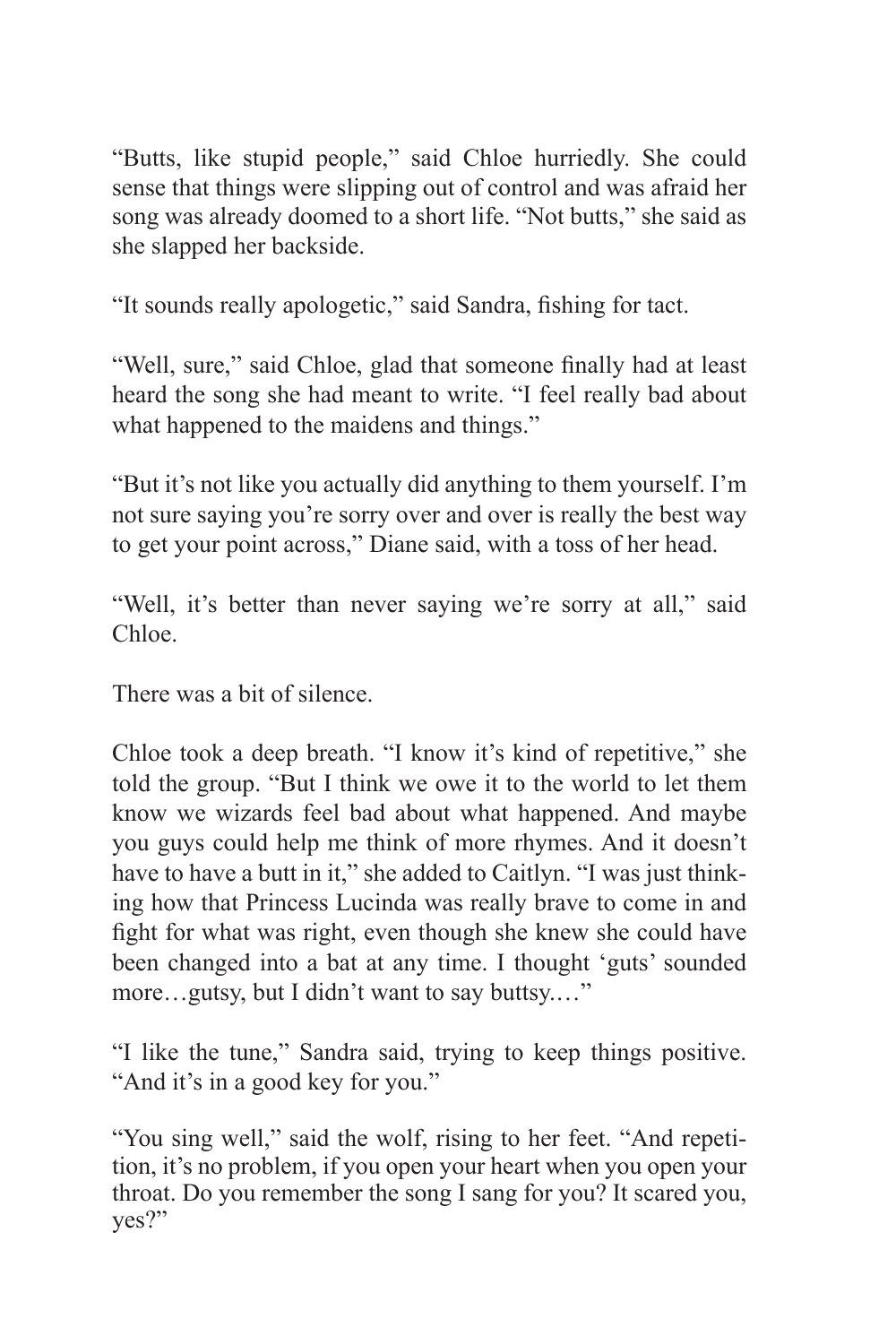The girls nodded.

"Why?"

The girls looked at each other. Chloe was the brave one. She offered, "We thought that you might eat us."

Diane subconsciously reached down and rubbed her Achilles tendon.

Lady Growltongue grinned and said, "Yes."

"Yes?" echoed Chloe weakly. "You were going to eat us?"

The wolf gave a low rumbling sound, and they realized she wasn't angry or threatening them. It was her way of laughing. "No," she said. "I wasn't going to eat you, but as the singer, I drew you into my song and made you think I might." She paused to see if anyone had caught the distinction. "But, there are still plenty of Bunny Bits left, so there was no need."

The girls laughed because that seemed the safest reaction.

The wolf continued: "A song should do two things. It should create a world for the listener to inhabit, and with the music offer a means for the listener to join in that world."

"You mean how you created a world where we were in a dark forest and about to be ripped apart?" Chloe asked. Chloe, as a writer, was a little more used to thinking of stories and songs and their relationship to the reader/listener.

"By wolves," added Diane, who just played bass. "And you're a wolf."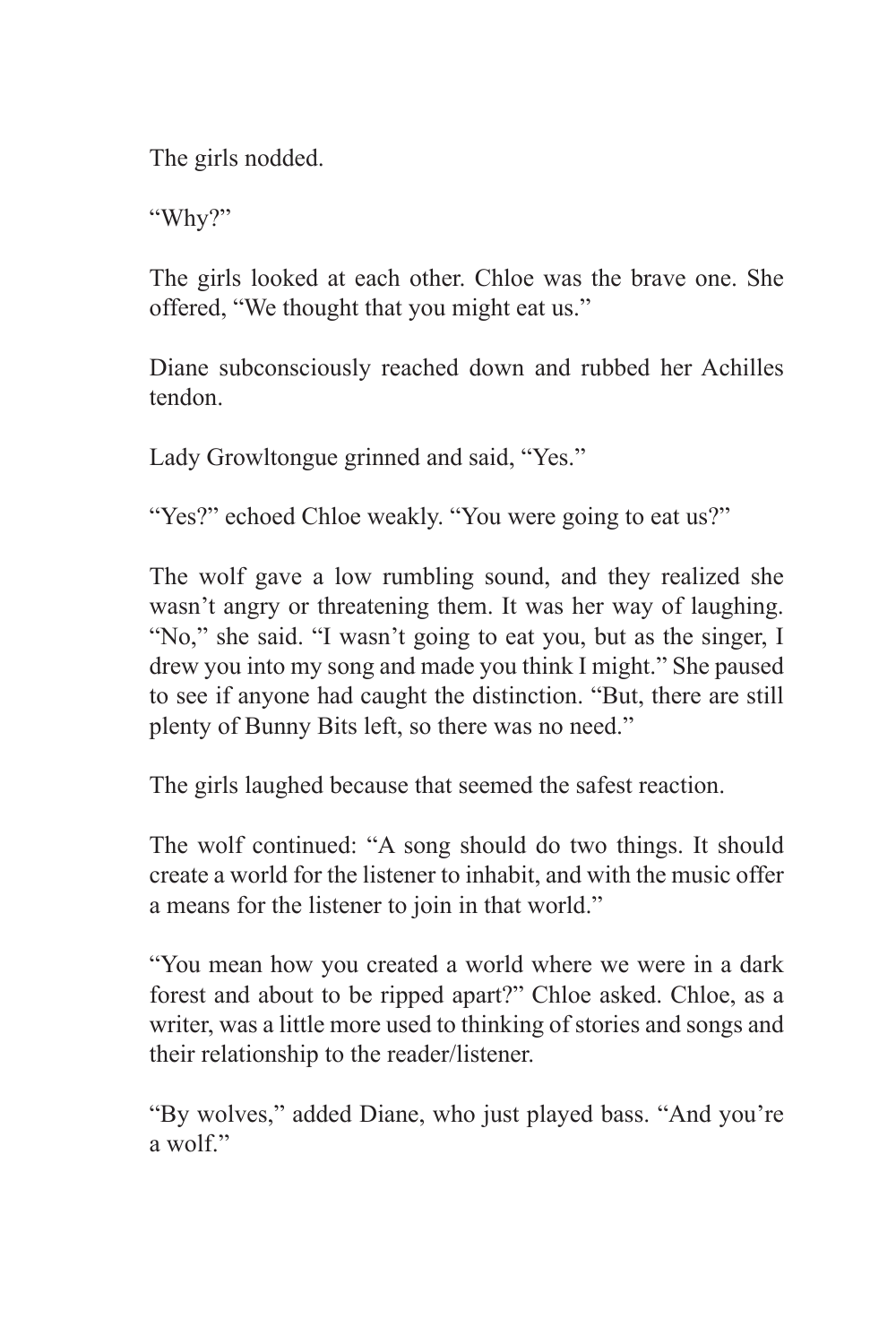"This song has an idea, and a nice key for your voice," continued the wolf. "But your song is a song of weakness, and offers no new information. If it does not lure your audience in, I do not see its purpose."

"Except to sound beautiful," said Sandra.

"It tells people that we're sorry for what happened to the maidens," protested Chloe.

"Why?" asked the wolf, beginning to prowl around the small space of the garage. "You were in power, and now you are not. They took your arms, you sang," she turned her golden eyes on Chloe. "Is that why you are sorry?"

"No, because what happened to those girls was wrong," said Chloe.

"Anyone would feel sorry for them," said Diane, coming to Chloe's defense.

"Not that anyone did," said the wolf.

"We didn't know what was happening," said Sandra.

"Well, any of us could have tried to find out," said Caitlyn. "But we didn't. Because we didn't want to know. Everything was fine for us, and for us, the troubles were invisible." She turned to look at Chloe. "It wasn't the arms that were hidden, see?"

"You had all the teeth," said the wolf. "And now you feel sorry for the rabbits."

"Because they were girls just like us," said Sandra. "Most of them were just like us, the same age and from the same families, but they got sacrificed and we didn't do anything to help them."